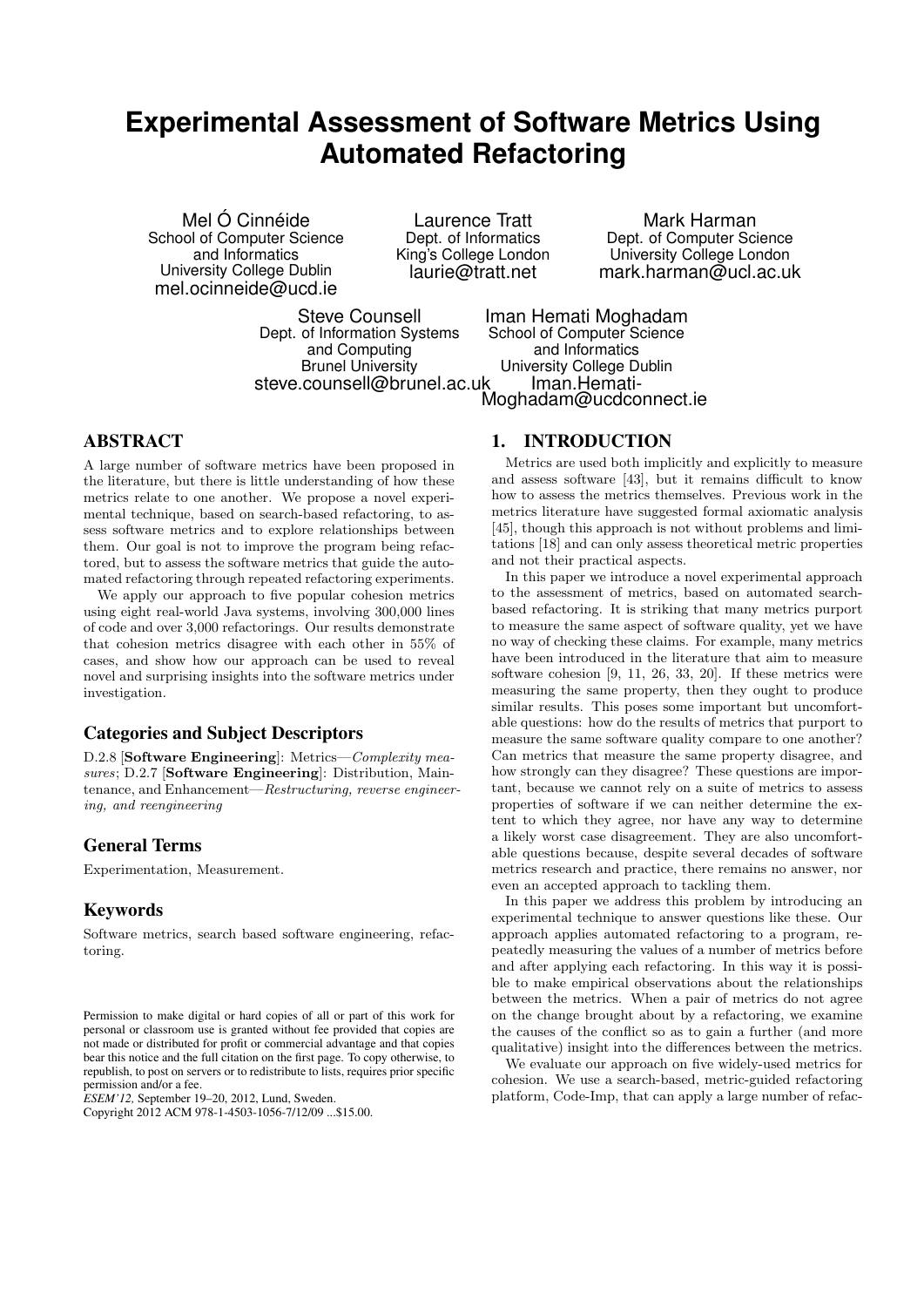torings without user intervention. Using Code-Imp, over 3,000 refactorings were applied to eight non-trivial, realworld Java programs comprising in total over 300,000 lines of code. For each refactoring, we compute before and after values for the cohesion metrics and analyse the results to obtain a quantitative and qualitative comparison of the metrics under assessment.

The primary contributions of this paper are as follows:

- 1. The introduction of a new approach to metric analysis at the source code level. This implements the approach to metric investigation using search-based refactoring first proposed by Harman and Clark [25], but which has hitherto remained unimplemented.
- 2. A case study showing how our approach reveals that seemingly similar metrics can be in conflict with one another, and can pinpoint the source of the conflict thus providing new insight into the differences between the metrics.
- 3. The identification of a number of undocumented anomalies in established cohesion metrics, thereby demonstrating the utility of our approach as a means of investigating metrics.

This paper is structured as follows. In Section 2 we describe our experimental approach in more detail and in section 3 we outline the platform we use in this paper to perform search based refactoring. In section 4 we describe our initial investigation into how a suite of software metrics changes in response to refactoring, which leads to Section 5 where a detailed empirical comparison between two particular cohesion metrics is presented. Section 6 describes related work and finally, Section 7 concludes and describes future work.

# 2. MOTIVATION AND APPROACH

The motivation for this work stems from a desire to "animate"metrics and observe their behaviour in relation to each other in a practical setting. A single software application allows only one set of metric measurements to be made. This is clearly not enough to make meaningful comparisons. A software repository such as CVS provides multiple versions of a software application and so serves as a better basis for comparison, and many studies have taken this approach [14, 2, 44]. However, a sequence of versions of a software application may vary wildly in terms of how great the gap is between each version. This lack of control over the differences between the versions is a significant confounding factor in studies that use software repositories to compare software metrics.

Our approach to this problem begins with the observation that individual refactorings in the style of Fowler [22] involve small behaviour-preserving program changes that typically have an impact on the values of software metrics that would be calculated for the program. For example, in applying the PushDownMethod refactoring, a method is moved from a superclass to those subclasses that require it. The superclass may become more cohesive if the method moved was weakly connected with the rest of the class. It may instead become less cohesive, if the moved method served to glue other methods and fields of the class together. It is impossible to state that the PushDownMethod refactoring leads to an increase or a decrease in cohesion without examining Input: set of classes in program being refactored Input: set of 14 refactoring types (e.g. PullUpMethod) Input: set of metrics to be analysed Output: metrics profile  $refactoring\_count = 0$ repeat  $classes = set of classes in program$ while  $\textit{lempty}(classes)$  do  $class = classes.\text{pick}()$  $refactoring\_tures = set of refactoring$  types while  $\textit{lempty}(\textit{refactoring\_types})$  do  $refactoring\_type =refactoring\_types.pick()$  $refactoring.$ populate $(refactoring\_type, \text{class})$ if  $leq$  !empty(refactorings) then  $refactoring = refactoring.pick()$ ref actoring.apply() if  $fitness\_function\_improves()$  then  $refactoring\_count++$ update metrics profile else  $refactoring.$ undo() end end end end

until refactoring\_count  $==$  desired\_refactoring\_count;

The functions used in this algorithm are defined as follows:  $Set \le element \ge : :pick:$  removes and returns a it random element from a set

 $Set < Refactoring > :: populate(type, class):$  adds to the set all legal refactorings of the given type on the given class

fitness function improves: Tests if the applied refactoring has improved the software metrics. Details vary between investigation 1 and investigation 2.

Figure 1: The search-based refactoring algorithm used to explore software metrics

the context to which it is being applied. Furthermore, the impact the refactoring will have on the metric will depend on the precise notion of cohesion that the metric embodies.

The approach taken in this paper is to measure a set of metric values on a program, and then apply a sequence of refactorings to the program, measuring the metrics again after each refactoring is applied. Each refactoring represents a small, controlled change to the software, so it is possible to identify patterns in how the metric values change, and how they change in relation to each other. For N refactorings and M metrics, this approach provides a matrix of  $(N + 1) \times M$  metric values. As will be demonstrated in sections 4 and 5, this matrix can be used to make a comparative, empirical assessment of the metrics and to detect areas of metric disagreement that can be subjected to closer examination.

An important issue in this approach is the manner in which the refactoring sequence itself is generated. The simplest solution is to apply a random sequence of refactorings to the program. However, most randomly-chosen refactorings can be expected to cause all software metrics to deteriorate, which is not of interest. In order to address this, we use the software metrics that are being studied to guide the refactoring process itself. In this way, we can ensure that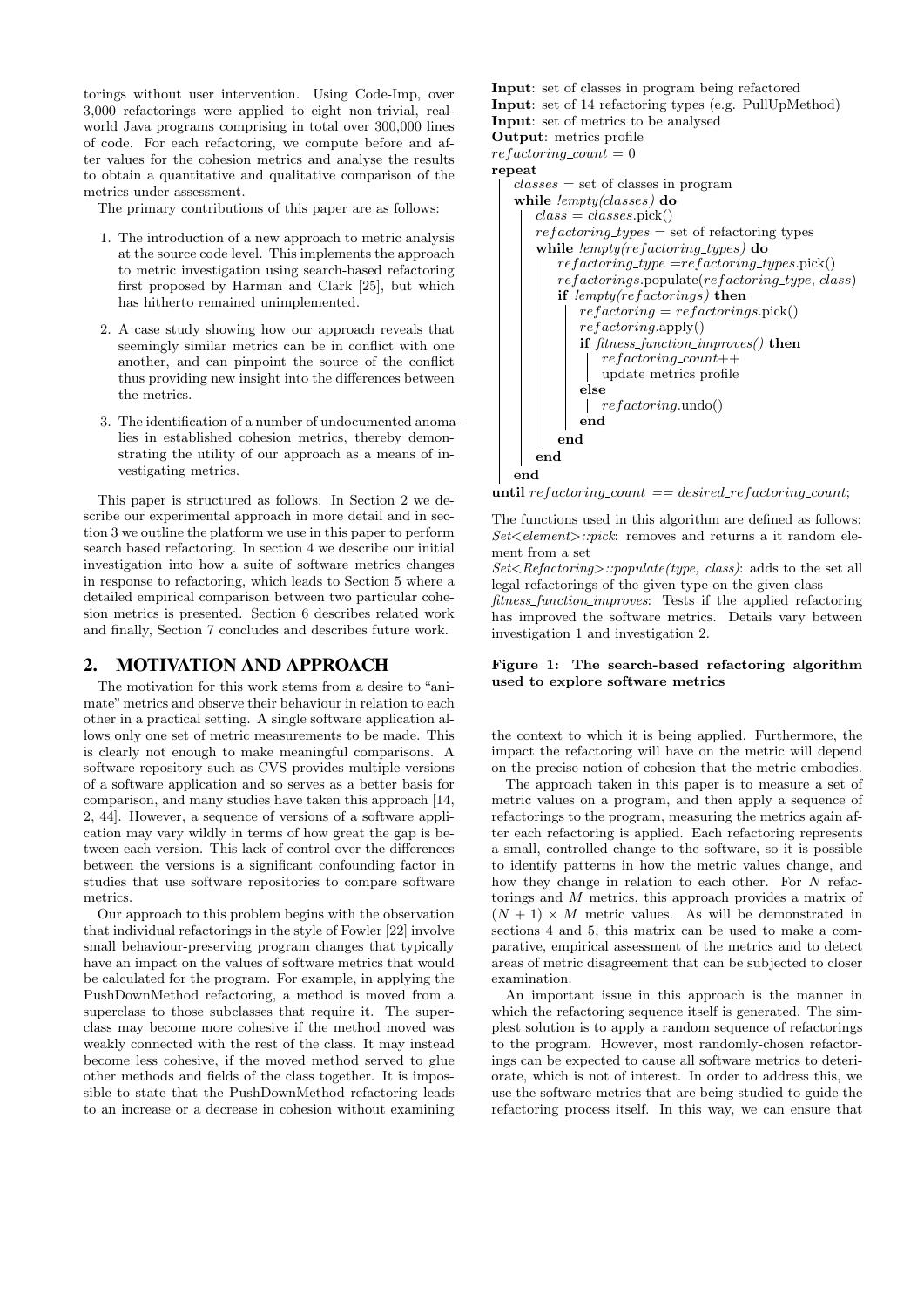a refactoring is applied only if it improves at least one of the metrics being studied. Crucially, each accepted refactoring will improve the cohesion of the program in terms of at least one of the metrics, though it may, in the extreme case, worsen it for all the other metrics.

This search-based approach to refactoring has already been used in many other studies [37, 38, 42, 27, 28, 41, 40, 29, 35, 32]. In this paper, we use search-based refactoring not to achieve a goal in terms of refactoring the program, but to learn more about the metrics that are used to guide the refactoring process. The search-based refactoring tool we use, Code-Imp, is described in more detail in section 3.

The search-based algorithm we use to perform the refactoring is defined in figure 1. It is stochastic, as the pick operation makes a random choice of the class to be refactored, the refactoring type to be used and the actual refactoring to be applied. It is only necessary to run this search once on each software application, as each refactoring applied is a complete experiment in itself. The purpose of this algorithm is to give each class an equal chance of being refactored and to give each refactoring type (PullUpMethod, CollapseHierarchy, etc.) an equal chance of being applied. This is important in order to reduce the risk that bias in the refactoring process affects the observed behaviour of the metrics. The details of the fitness function are not defined in this algorithm, as they depend on the exact nature of what is being investigated. The fitness functions will be defined in sections 4 and 5 where the experiments are described in more detail.

# 3. THE CODE-IMP PLATFORM

Code-Imp is an extensible platform for metrics-driven searchbased refactoring that has been previously used for automated design improvement [37, 38]. It provides design-level refactorings such as moving methods around the class hierarchy, splitting classes and changing inheritance and delegation relationships. It does not support low-level refactorings that split or merge methods.

Code-Imp was developed on the RECODER platform [24] and fully supports Java 6. It currently implements the following refactorings [22]:

#### Method-level Refactorings

- Push Down Method: Moves a method from a class to those subclasses that require it.
- Pull Up Method: Moves a method from a class(es) to its immediate superclass.
- Increase/Decrease Method Accessibility: Changes the accessibility of a method by one level, e.g. public to protected or private to package.

#### Field-level Refactorings

- Push Down Field: Moves a field from a class to those subclasses that require it.
- Pull Up Field: Moves a field from a class(es) to their immediate superclass.
- Increase/Decrease Field Accessibility: Changes the accessibility of a field by one level, e.g. public to protected or private to package.

#### Class-level Refactorings

- Extract Hierarchy: Adds a new subclass to a non-leaf class C in an inheritance hierarchy. A subset of the subclasses of C will inherit from the new class.
- Collapse Hierarchy: Removes a non-leaf class from an inheritance hierarchy.
- Make Superclass Abstract: Declares a constructorless class explicitly abstract.
- Make Superclass Concrete: Removes the explicit 'abstract' declaration of an abstract class without abstract methods.
- Replace Inheritance with Delegation: Replaces an inheritance relationship between two classes with a delegation relationship; the former subclass will have a field of the type of the former superclass.
- Replace Delegation with Inheritance: Replaces a delegation relationship between two classes with an inheritance relationship; the delegating class becomes a subclass of the former delegate class.

Code-Imp parses the program to be refactored to produce a set of Abstract Syntax Trees (ASTs). It then repeatedly applies refactorings to the ASTs and regenerates the source code from the ASTs when the refactoring process is completed. Code-Imp decides on the next refactoring to perform based on the exact search technique in use and the value of the fitness function in use. The refactoring process can be driven using one of a number of metaheuristic search techniques, namely simulated annealing, hill climbing and a genetic algorithm. In this paper, only hill climbing is used.

The fitness function that guides the search is a computation based on one or more software metrics. Code-Imp provides two implementations for each metric related to the inclusion or exclusion of inheritance in the definition of the metric. Five cohesion metrics are used in this paper, namely Tight Class Cohesion (TCC) [8], Lack of Cohesion between Methods (LCOM5) [12], Class Cohesion (CC) [10], Sensitive Class Cohesion (SCOM) [21] and Low-level Similarity Base Class Cohesion (LSCC) [3]. The formal and informal definitions of these metrics are presented in Figure 2.

As with all automated approaches, the refactoring sequence generated by Code-Imp may not resemble the refactorings that a programmer would be inclined to undertake in practice. This issue is not relevant here as our focus is on the changes in the metric values, rather than the design changes brought about by the refactorings.

# 4. INVESTIGATION I: GENERAL ASSESS-MENT OF COHESION METRICS

In this investigation we take a refactoring walk through the landscape of the range of cohesion metrics under consideration. Our goal is to gain an overall understanding of how the metrics change, and to seek out possible anomalous behaviour that can be investigated further.

As explained in section 2, random application of refactorings will usually cause deterioration in all cohesion metrics. We therefore use a search that cycles through the classes of the program under investigation as described in figure 1, and tries to find a refactoring on the class that improves at least one of the metrics being studied. The search will apply the first refactoring it finds that improves any metric. The other metrics may improve, stay the same, or deteriorate. Because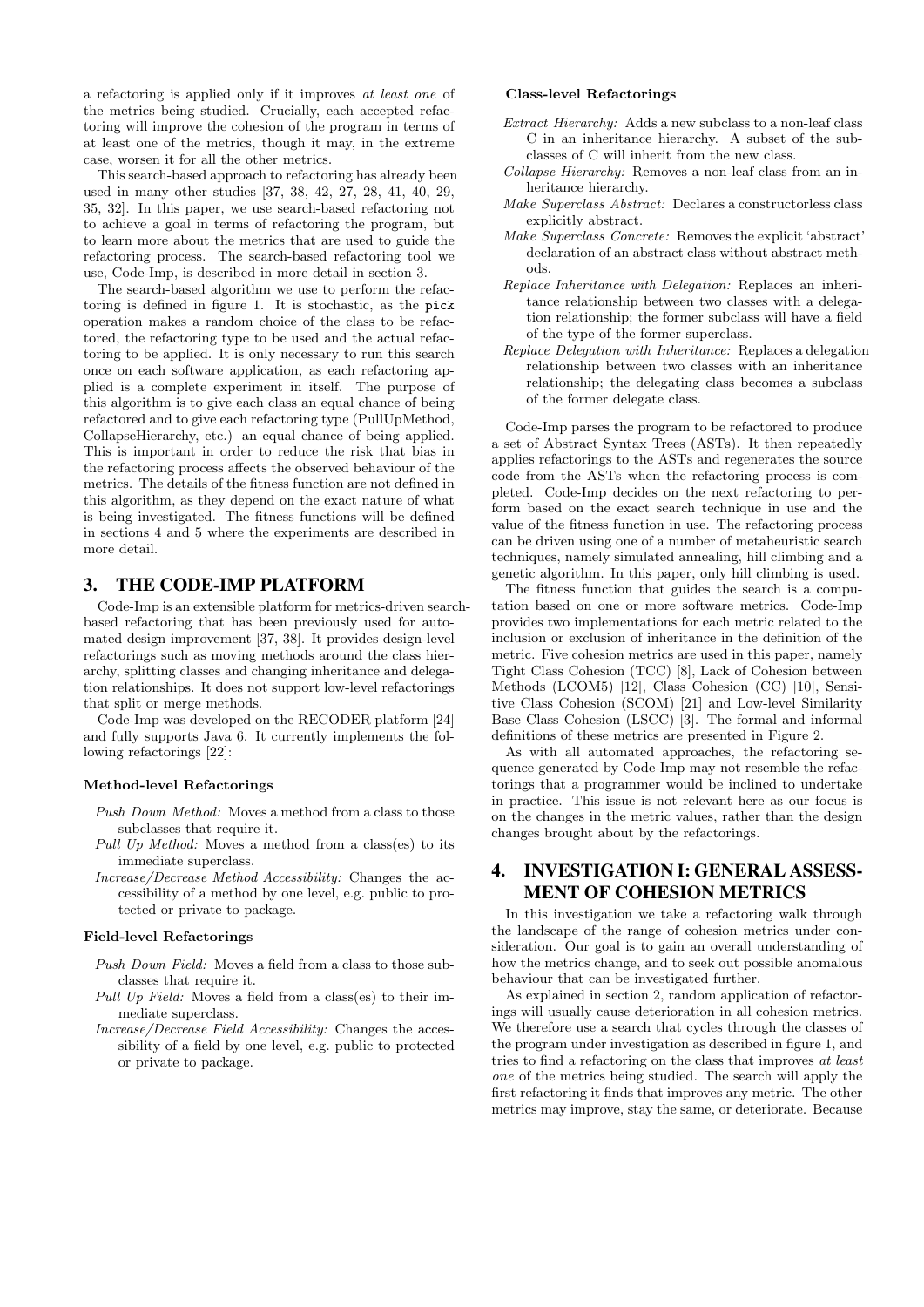$$
\begin{aligned}\n\text{LSCC}(c) &= \begin{cases}\n0 & \text{if } l=0 \text{ and } k > 1, \\
1 & \text{if } (l > 0 \text{ and } k=0) \text{ or } k=1, \\
\sum_{i=1}^{l} x_i (x_i - 1) / lk(k-1) & \text{otherwise.} \\
\text{TCC}(c) &= \frac{|\{(m1, m2)|m1, m2 \in M_I(c) \land m1 \neq m2 \land \text{cau}(m1, m2)\}|}{k(k-1)/2} \\
\text{CC}(c) &= 2 \sum_{i=1}^{k-1} \sum_{j=i+1}^{k} \frac{|I_i \cap I_j|}{|I_i \cup I_j|} / k(k-1) \\
\text{SCOM}(c) &= 2 \sum_{i=1}^{k-1} \sum_{j=i+1}^{k} \frac{|I_i \cap I_j|}{\min(|I_i|, |I_j|)} * \frac{|I_i \cup I_j|}{l} / k(k-1) \\
\text{LCOM5}(c) &= \frac{k - \frac{1}{l} \sum_{a \in A_I(c)} |\{m | m \in M_I(c) \land a \in I_m\}|}{l} \n\end{aligned}
$$

 $k-1$ 

The similarity between two methods is the collection of their direct and indirect shared attributes.

Two Methods interact with each other if they directly or indirectly use an attribute of class c in common.

The similarity between two methods is the ratio of the collection of their shared attributes to the total number of their referenced attributes.

The similarity between two methods is the ratio of the collection of their shared attributes to the minimum number of their referenced attributes. Connection intensity of a pair of methods is given more weight when such a pair involves more attributes.

Measures the lack of cohesion of a class in terms of the proportion of attributes each method references. Unlike the other metrics, LCOM5 measures lack of cohesion, so a lower value indicates better cohesion.

In the above: c is a particular class;  $M_I(c)$  is the set of methods implemented in c;  $A_I(c)$  is the set of attributes implemented in c; k and l are the number of methods and attributes implemented in class c respectively;  $I_i$  is the set of attributes referenced by method i;  $x_i$  is the number of 1s in the *ith* column of the Method-Attribute Reference (MAR) matrix,  $\text{MAR}(i, j)$  holds 1 if ith method directly or indirectly references jth attribute; cau $(m1, m2)$  holds 1 if m1 and m2 use an attribute of class c in common.

#### Figure 2: Formal and informal definitions of the metrics evaluated in this paper.

this fitness function is easy to improve, we obtain the long refactoring sequences that are required to draw conclusions about relationships between metrics.

The metrics formulae presented in Figure 2 show how to calculate the metric for a single class. To measure the cohesion of a number of classes, i.e., an entire program, we use the formula for weighted cohesion based on that proposed by Briand and Al Dallal [2]:

$$
weight_c = \frac{l_c k_c (k_c - 1)}{\sum_{i \in Classes} l_i k_i (k_i - 1)}
$$

where  $weight_n$  is the weight assigned to the cohesion of class n,  $l_n$  is the number of attributes in class n, and  $k_n$  is the number of methods in class n. In the case where  $k_c$  equals 1, the numerator in the formula becomes l. This is the formula we use for LSCC. For other metrics we tailor this formula so it makes sense for that metric.

Most software metrics are ordinal in nature, so any formula that averages them is theoretically suspect. However, our experience suggests that these metrics are not far from being on an interval scale and so the risk in treating them as interval is slight in relation to the advantages that accrue. Briand et al. make a similar argument for the use of parametric methods for ordinal scale data [11].

| System              | Description   | <b>LOC</b> | $\#\text{Classes}$ |
|---------------------|---------------|------------|--------------------|
| JHotDraw 5.3        | Graphics      | 14,577     | 208                |
| XOM 1.1             | XML API       | 28,723     | 212                |
| ArtofIllusion 2.8.1 | 3D modeling   | 87,352     | 459                |
| GanttProject 2.0.9  | Scheduling    | 43,913     | 547                |
| JabRef 2.4.2        | Graphical     | 61,966     | 675                |
| JRDF 0.4.1.1        | RDF API       | 12,773     | 206                |
| J $\text{Tar } 1.2$ | Compression   | 9,010      | 59                 |
| $JGraphX$ 1.5.0.2   | Java Graphing | 48,810     | 229                |

Table 1: Software applications used in the first investigation

#### 4.1 Results and Analysis

We applied this refactoring process to the eight open source Java projects presented in Table 1. In each case, the experiment was allowed to run for five days, or until a sequence of over 1000 refactorings was reached. In total, 3,453 refactorings were applied, as shown in Table 2. The applications were of high quality initially, so improvements to cohesion were time-consuming to find. JHotDraw proved the easiest program to refactor because its extensive use of design patterns and a rich inheritance hierarchy provided plenty of opportunity to refactor. Note that in this work we are using the refactoring process only to investigate the properties of the metrics. We make no claim that the refactored program has a better design than the original program.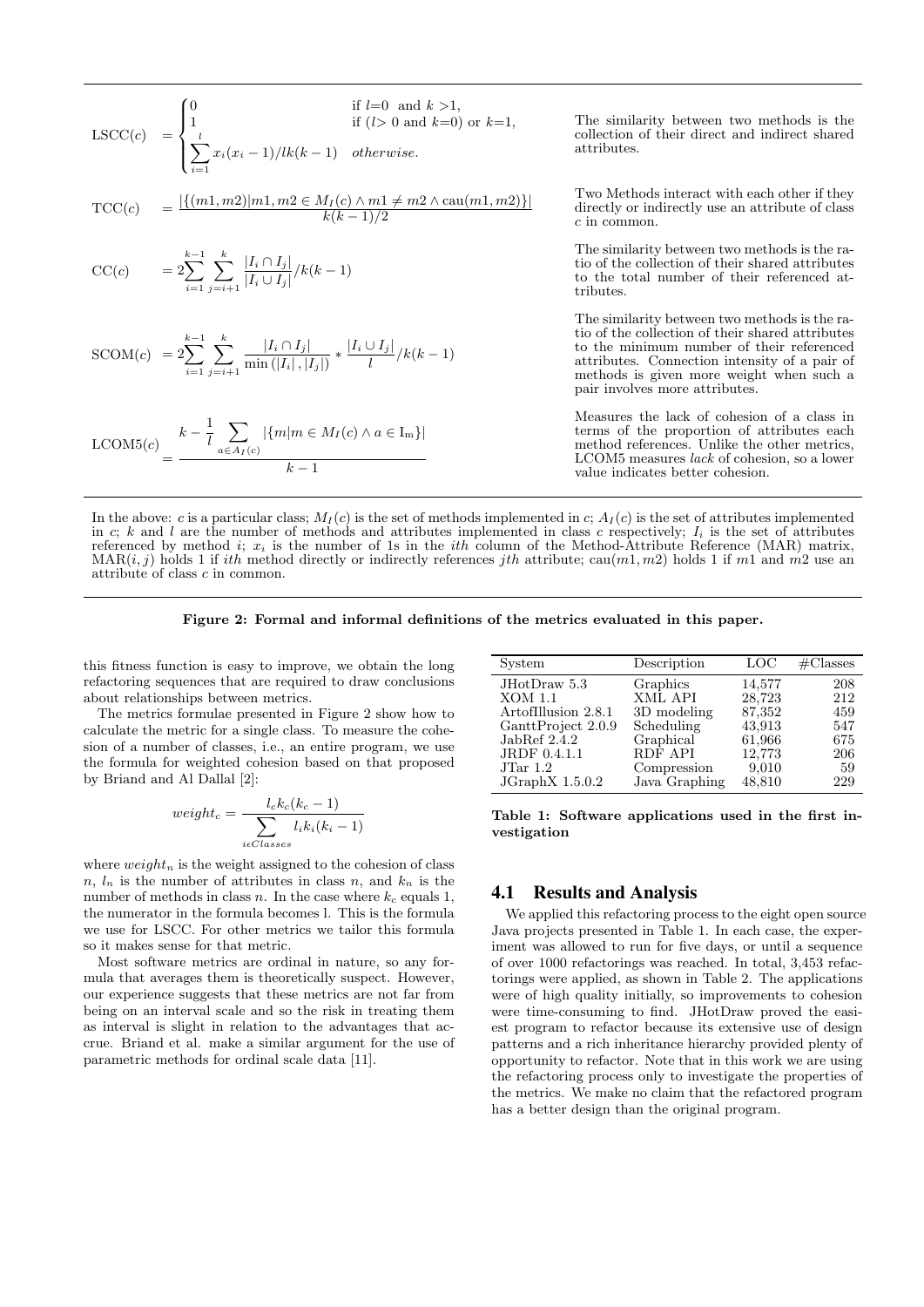|             | JHotDraw | JTar | XOM  | JRDF | JabRef | JGraph | ArtOfIllusion | Gantt                   | All    |
|-------------|----------|------|------|------|--------|--------|---------------|-------------------------|--------|
|             | 1007     | 115) | 193) | 13)  | (257)  | (525)  | (593)         | $^{\prime}750^{\prime}$ | (3453) |
| <b>LSCC</b> | 96       | 99   | 100  | 92   | 99     | 100    | 99            | 96                      | 98     |
| <b>TCC</b>  | 86       | 53   | 97   | 46   | 61     | 72     | 84            |                         | 78     |
| SCOM        | 79       | 70   | 93   | 92   | 79     | 89     | 77            | 80                      | 81     |
| CС          | 100      | 98   | 100  | 92   | 99     | 100    | 100           | 99                      | 100    |
| LCOM5       | 100      | 100  | 100  | 100  | LOO    | 100    | 100           | 99                      | 100    |

Table 2: Metric volatility as a percentage. This shows the percentage of refactorings that caused a change in a metric. The number in parentheses is the number of refactorings that were performed on this application.

#### *4.1.1 Volatility*

One aspect of a metric that this investigation allows us to see is its volatility. A volatile metric is one that is changed often by refactorings, whereas an inert metric is one that is changed infrequently by refactorings. Volatility is an important factor in determining the usefulness of a metric. For example, in search-based refactoring, a highly volatile metric will have a very strong impact on how the refactoring proceeds while a relatively inert metric may simply be pointless to compute. In a software quality context, measuring the improvement in a system's design using a set of inert metrics is likely to be futile, as they are, by definition, crude measures that do not detect subtle changes in the property they measure. Table 2 shows the volatility of the 5 metrics in each individual system under investigation, and averaged across all systems.

The first observation is that LSCC, CC and LCOM5 are all highly volatile metrics. In 99% of the refactorings applied across all applications, each these metrics either increased or decreased. The relative lack of volatility of the TCC metric is largely due to the cau relation (see Figure 2), which holds relatively rarely for any given pair of methods.

The results for the JRDF application are notable. All metrics bar TCC are highly volatile for this application. Although JRDF is one of the larger applications, a total of only 13 refactorings could be applied to it, compared to the 1000+ refactorings that could be applied to JHotDraw, a similarly-sized application. The explanation for this lies in the nature of the applications. In JHotDraw, 86% of the classes are subclasses, whereas in JRDF this figure is only 6%. Since most of the refactorings Code-Imp applies relate to inheritance, an application that makes little use of inheritance provides few opportunities to refactor.

While there is some consistency across the different applications, the JRDF example illustrates that, given an individual metric, volatility can vary substantially between systems. We attempted normalising the volatilities against the overall volatility of each application, and, while this improved the consistency somewhat, a large variance remained. We thus conclude that volatility is dependent on a combination of a metric and the application to which it is applied.

#### *4.1.2 Probability of positive change*

Table 2 shows how volatile the metrics are, but it does not show whether the volatility is in a positive or negative sense. In Table 3 we present this view of the metrics. Recall that every refactoring applied in this investigation increases at least one of the cohesion metrics. It is remarkable then to note how often an increase in one cohesion metric leads to a decrease in another. Taking LSCC and ArtOfIllusion as an example, LSCC decreases in 42% of the refactorings (593 in

total). So for ArtOfIllusion, 249 refactorings that improved at least one of TCC, SCOM, CC or LCOM5, as guaranteed by the refactoring process, caused LSCC to worsen.

|                           | LSCC            | TCC             | <b>SCOM</b>        | CC   |
|---------------------------|-----------------|-----------------|--------------------|------|
| <b>TCC</b><br><b>SCOM</b> | 0.60<br>0.70    | 0.58            |                    |      |
| CC<br>LCOM5               | 0.10<br>$-0.17$ | 0.01<br>$-0.21$ | $-0.28$<br>$-0.46$ | 0.72 |

Table 4: Spearman rank correlation between the metrics across all refactorings and all applications. Note that LCOM5 measures lack of cohesion, so a negative value indicates positive correlation.

This pattern of conflict is repeated across Table 3. As summarised in Table 4, TCC, LSCC and SCOM exhibit collective moderate positive correlation, while CC and LCOM5 show mixed correlation ranging from moderate positive correlation (LCOM5 and SCOM) to strong negative correlation (LCOM5 and CC).

In order to summarise the level of disagreement across the set of metrics, we also considered each pairwise comparison between each pair of metrics for each refactoring. For 5 metrics we have  $(5 * 4)/2 = 10$  pairwise comparisons per refactoring. For 3,453 refactorings, this yields a total of 34,530 pairwise comparisons. Each pair is categorised as follows:

Agreement: Both metric values increase, both decrease, or both stay the same.

Dissonant: One value increases or decreases, while the other stays the same.

Conflicted: One value increases, while the other decreases. Across the entire set of refactorings, we found the levels to be as follows: 45% agreement, 17% dissonant and 38% conflicted. The figure of  $38\%$  conflicted is remarkable and indicates that, in a significant number of cases, what one cohesion metric regards as an improvement in cohesion, another cohesion metric regards as a decrease in cohesion. This has a practical impact on how cohesion metrics are used. Trying to improve a software system using a combination of conflicted cohesion metrics is impossible — an improvement in terms of one cohesion metric is likely to cause a deterioration in terms of another metric.

#### 4.2 Summary

This investigation has served to show the variance between software cohesion metrics in terms of their volatility and their propensity to agree or disagree with each other. Of course a cohesion metric that completely agrees with another makes no contribution to the cohesion debate. However, the conflict between the metrics indicates that the suite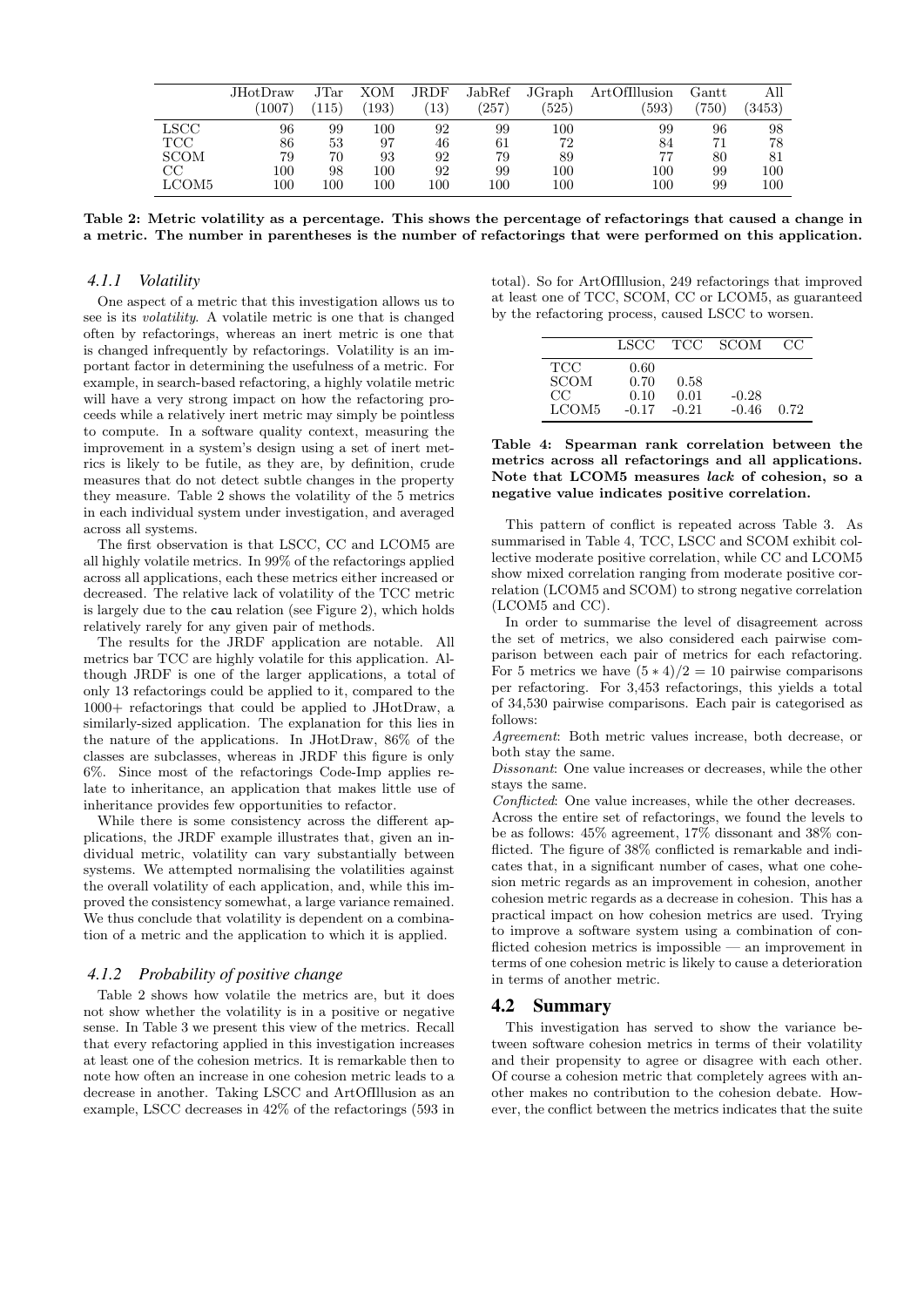| $_{\mathrm{LSCC}}$<br>46<br>↑57<br>421<br>491<br>$^{\dagger}51$<br>$153$ .<br>$153$ .<br>150.<br>-431<br>↑46<br>$-46$ .<br>46.<br>↑50⊹<br>↑57<br>$154$ .<br>48.<br>43<br><b>TCC</b><br>$123$ .<br>↑34<br>$\uparrow$ 52, 35.1<br><b>23</b> .<br>↑30<br><b>23</b> .<br>27 <sub>1</sub><br>↑37<br>139, 311<br>$^{\text{+51}}$<br>46.<br>$145$ .<br>35.1<br>41.<br><b>SCOM</b><br>↑36<br>↑37<br>138<br>36.I<br>$134$ .<br>↑50<br>$\uparrow$ 44, 33<br>-40.<br>-44.<br>-461<br>$42\perp$<br>53.1<br>$^{\text{146}}$ .<br>$^{\uparrow}40$ .<br>-40.<br>$\rm CC$<br>$^{\uparrow}58$ ,<br>$^{\uparrow}56$ .<br>153<br>$^{\text{+51}}$<br>49.<br>$154$ .<br>44.<br>↑61<br>-42.<br>-471<br>46.<br>↑46⊹<br>46.<br>39.1<br>157<br>$^{\dagger52}$ .<br>421 | JHotDraw | JTar | хом | JRDF | JabRef | JGraph | ArtOfIllusion | GanttProject | Average                                                                                      |
|-----------------------------------------------------------------------------------------------------------------------------------------------------------------------------------------------------------------------------------------------------------------------------------------------------------------------------------------------------------------------------------------------------------------------------------------------------------------------------------------------------------------------------------------------------------------------------------------------------------------------------------------------------------------------------------------------------------------------------------------------|----------|------|-----|------|--------|--------|---------------|--------------|----------------------------------------------------------------------------------------------|
| LCOM <sub>5</sub><br>$^{\dagger}56$ .<br>$^{\text{+51}}$<br>$^{\text{+48}}$ .<br>-521<br>$154$ .<br>-461<br>$149$ .<br>50.<br>50.<br>↑41<br>-431<br>-491<br>$^{\text{150}}$ .<br>-591<br>↑50⊹<br>.50 <sub>1</sub>                                                                                                                                                                                                                                                                                                                                                                                                                                                                                                                             |          |      |     |      |        |        |               |              | 45 L<br>$\uparrow$ 43, 35<br>$\uparrow$ 40, 411<br>, 44  <br>$\uparrow 50$ , $50 \downarrow$ |

Table 3: Of those refactorings that change a metric, the percentage that are improvements and deteriorations, i.e., an uparrow indicates an improvement in cohesion.

of cohesion metrics do not simply reflect different aspects of cohesion, they reflect contradictory interpretations of cohesion.

In order to investigate this conflict further, we choose two cohesion metrics, LSCC and TCC, and analyse them in greater detail using search-based refactoring. The results of this are presented in the following section.

# 5. INVESTIGATION II: DETAILED ANAL-YSIS OF COHESION METRICS

The first investigation shows how search-based refactoring can be used to create a broad-stroke picture of how metrics relate to each other. In this second investigation we take two well-known cohesion metrics, LSCC and TCC, and explore their relationship more closely. We choose these two metrics as they are popular, low-level design metrics that have different characteristics. TCC was published in 1995 by Bieman and Kang [8], has stood the test of time, and was found to be rather inert in investigation I. LSCC was published in 2010 by Briand and Al Dallal [2], and hence represents a very recent interpretation of cohesion. In constrast to TCC, LSCC was found to be very volatile in investigation I.



Figure 3: Graph of TCC improving as LSCC is improved by refactoring JHotDraw

In the definition of both these metrics [8, 2], the respective authors mention the issue of whether or not inheritance should be considered in calculating cohesion, but do not discuss it in detail. If inheritance is taken into account, then the cohesion of a class is calculated as if all inherited methods and fields were part of the class as well. In the view of the authors of this present paper, this is a critical issue. A class might appear to have two unrelated methods, but if they both access the same inherited methods or fields they

might in fact be very cohesive<sup>1</sup>. Hence we consider two versions of each of these metrics, the normal, 'local' versions termed LSCC and TCC, and the 'inherited' versions, which we term  $LSCC_i$  and  $TCC_i$ .

We conducted two experiments to test the relationships between these metrics. In each experiment, we use one metric to drive the refactoring process, and measure the impact on another metric. The experiments are as follows:

1. increase LSCC measure TCC

2. increase  $TCC_i$  measure  $LSCC_i$ 

The other obvious experiments, increasing TCC and measuring LSCC and increasing LSCC<sub>i</sub> measuring  $TCC_i$  were also performed. The results were in keeping with what we report below, but the details are omitted for space reasons. JHotDraw was chosen as the application on which to run these experiments as it proved in Section 4 to be the application that Code-Imp found easiest to refactor.

We alter the fitness function used to drive the search in these experiments. In our initial investigations in Section 4 the goal was to apply as many refactorings as possible to gain an overall view of the metric interactions. By contrast, in this section we wish to mimic a developer refactoring a program using a cohesion metric as guidance. If we use average class cohesion as the fitness function, we ignore the fact that, from a software engineering perspective, classes are not all of the same importance. For example, it is more useful to improve the cohesion of a frequently-updated class than of a stable class.

For these reasons we use a novel fitness function in the domain of search-based refactoring: a Pareto-optimal search  $across the classes of the program being refactored<sup>2</sup>. A refac$ toring that attempts to increase a metric is only accepted if it increases that metric for at least one class, and causes no decline in that metric for any other class. This is quite a limiting fitness function, but we argue that the resulting refactoring sequence is likely to be acceptable as a useful refactoring sequence in practice. The lengths of the refactoring sequences in these experiments are much shorter than those in Section 4, but are of sufficient length for trends to be observed.

 $1$ <sup>1</sup>The Template Method design pattern [23] is an example of this. The subclasses contain several apparently unrelated methods. However, it is the inherited template method itself that provides the glue that makes these methods cohesive. <sup>2</sup>Harman and Tratt first used Pareto optimality in searchbased refactoring to avoid summing values for different metrics [27]. Our aim is to avoid summing values for the same metric on different classes.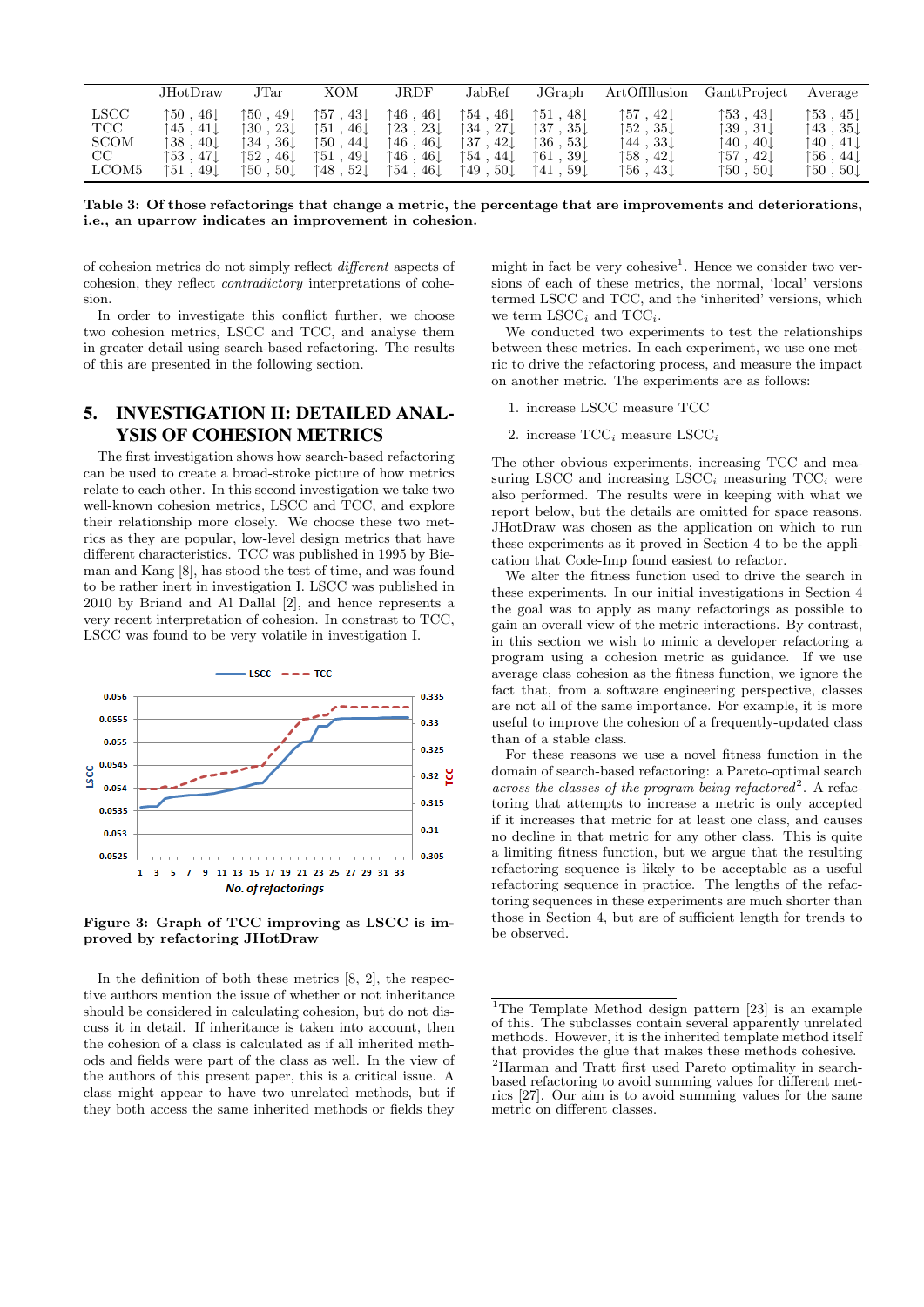

Figure 4: Impact of refactoring on the TCC metric in LSCC vs. TCC experiment on JHotDraw.

## 5.1 Increasing LSCC, measuring TCC

The result of refactoring JHotDraw to improve LSCC and measuring the impact on TCC is presented in Figures 3 and 4. 33 refactorings are performed and both metrics increase steadily and with little apparent conflict (Spearman rank correlation 0.8). However, when we look more closely at the refactorings in Figure 3, an anomaly becomes apparent. At refactoring 26, TCC drops slightly and remains constant for the next 5 refactorings, while LSCC steadily increases. We examine this area of disagreement more closely to determine what it tell us about the metrics.

This period of disagreement occurs during a sequence of PullUpField refactorings where the target class has no fields. TCC is undefined for a class with no fields, so moving a field to such a class appears to reduce cohesion by adding a class with zero cohesion to the program. On the other hand, we learn from this example that LSCC prefers to move a field that is loosely associated with a class (e.g. used directly or indirectly by only one method) to its superclass, if that superclass has a zero LSCC measure (no two methods access the same field). In practice, this would be viewed as a detrimental refactoring, so we have uncovered a weakness in the LSCC metric that it would reward such a refactoring.

## 5.2 Increasing  $TCC_i$ , measuring LSCC<sub>i</sub>

The result of refactoring JHotDraw to improve  $TCC_i$  and measuring the impact on  $\overline{\text{LSCC}}_i$  is presented in Figure 5. 91 refactorings were performed and while there is some agreement in places, overall the graph shows extreme conflict (Spearman rank correlation  $-0.8$ ).

Figure 6 provides a detailed view of the refactorings and their effect on the  $LSCC_i$  metric. The most striking feature is that PullUp Field has a negative impact on  $LSCC_i$ in every case. The negative impact occurs because a field is moved to a superclass where it has no interaction which reduces  $LSCC_i$  for that class.  $TCC_i$  favours this refactoring because as part of pulling a private field up to a superclass, it must be made protected, and this causes more interaction between protected methods that use the field in the hierarchy structure. This use of PullUp Field in this case does



Figure 5: Graph of  $LSCC_i$  improving as  $TCC_i$  is improved by refactoring JHotDraw.

truly improve cohesion, so it is a strength of  $LSCC<sub>i</sub>$  that it would not recommend it.

Another area of conflict is the negative effect PushDown Method has on  $LSCC<sub>i</sub>$  in six refactorings. On inspecting these refactorings, we learn that  $TCC_i$  always prefers a method to reside in a class where it is used and access the fields it needs in its superclass (where they cannot be private of course), rather than reside in the superclass. However,  $LSCC<sub>i</sub>$  places more emphasis on keeping fields private, so it frequently prefers a method to stay in the class of the fields it uses except where the method is used by majority of the subclasses.



Figure 6: Impact of refactoring on the  $\text{LSCC}_i$  metric in  $TCC_i$  vs.  $LSCC_i$  experiment on JHotDraw.

#### 5.3 Summary

In this section we used a Pareto-optimal search across classes in order to demonstrate how two metrics can be compared and contrasted in a detailed way. In both experiments, LSCC vs. TCC and  $TCC_i$  vs. LSCC<sub>i</sub>, we found areas of agreement and conflict between the metrics. Examining the areas of conflict more closely shed light on aspects of the metrics that are not readily apparent from their formulae.

### 6. RELATED WORK

In this section we review related work in Search-Based Refactoring (section 6.1) and Software Metrics (section 6.2).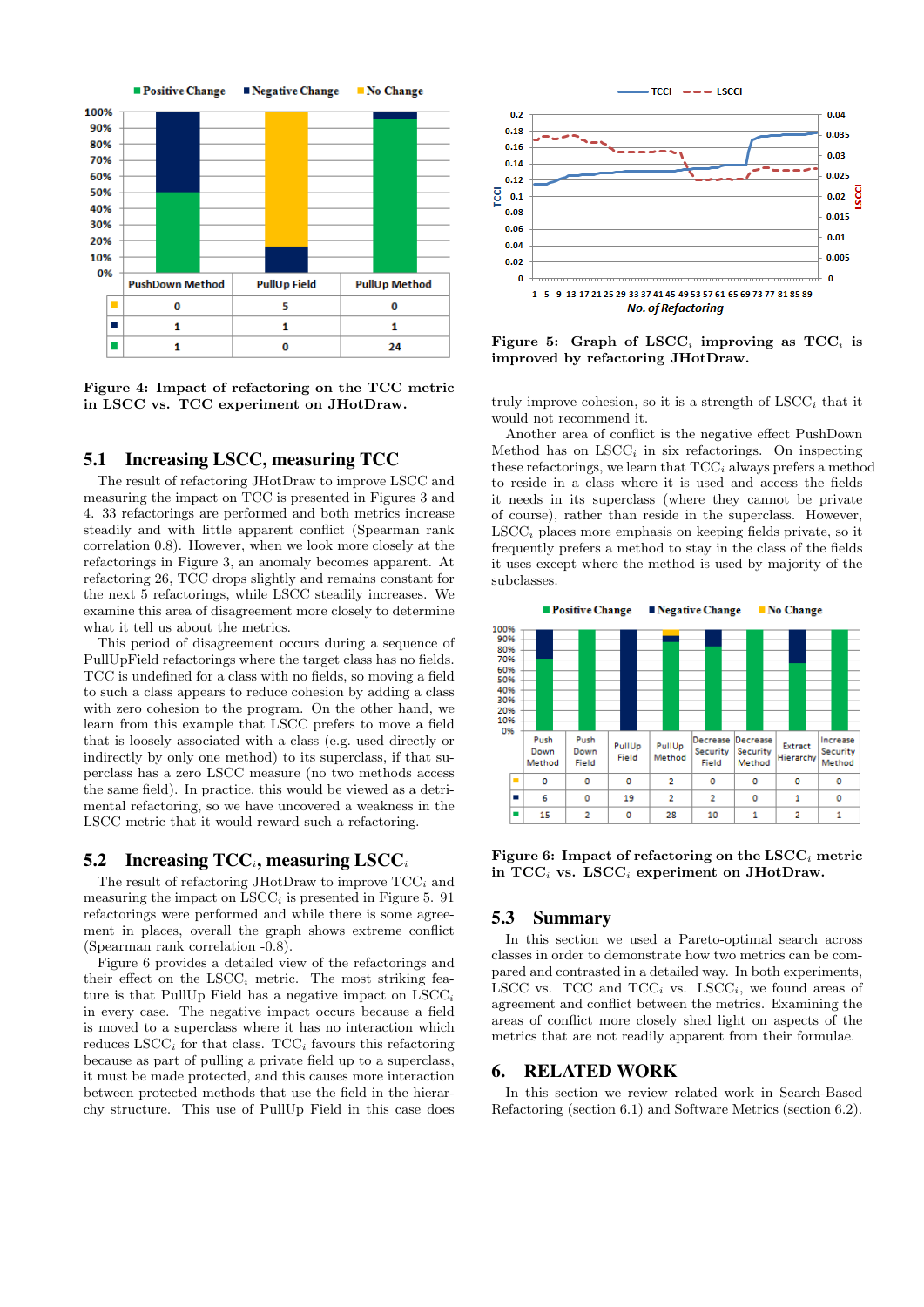## 6.1 Search-Based Refactoring

Search-based refactoring is fully automated refactoring driven by metaheuristic search and guided by software quality metrics, as introduced by  $O'$ Keeffe and  $\acute{O}$  Cinnéide [39]. Existing work in this area uses either a 'direct' or an 'indirect' approach. In the direct approach the refactoring steps are applied directly to the program, denoting moves from the current program to a near neighbour in the search space. Early examples of the direct approach are the works by Williams [46] and Nisbet [34] who addressed the parallelization problem. More recently, O'Keeffe and  $\acute{O}$  Cinnéide [37, 38] applied the direct approach to the problem of automating design improvement.

In the indirect approach, the program is indirectly optimised through the optimisation of the sequence of transformations to apply to the program. In this approach fitness is computed by applying the sequence of transformations to the program in question and measuring the improvement in the metrics of interest. The first authors to use search in this way were Cooper et al. [13], who used biased random sampling to search a space of high-level whole-program transformations for compiler optimisation. Also following the indirect approach, Fatiregun et al. [16, 17] showed how search based transformations could be used to reduce code size and construct amorphous program slices.

Seng et al. [42] propose an indirect search-based technique that uses a genetic algorithm over refactoring sequences. In contrast to O'Keeffe and  $\acute{O}$  Cinnéide [36], their fitness function is based on well-known measures of coupling between program components. Both these approaches used weightedsum to combine metrics into a fitness function, which is of practical value but is a questionable operation on ordinal metric values. A solution to the problem of combining ordinal metrics was presented by Harman and Tratt, who introduced the concept of Pareto optimality to search-based refactoring [27]. They used it to combine two metrics into a fitness function and demonstrated that it has several advantages over the weighted-sum approach.

The work of Sahraoui et al. [41] has some similarities to ours, notably their premise that semi-automated refactoring can improve metrics. Their approach is to seek to gain insight into the refactorings that are chosen to improve a chosen metric. Our approach is the reverse of this: we use refactorings to gain insights into (multiple) metrics.

In recent work, Otero et al. [40] use search-based refactoring to refactor a program as it is being evolved using genetic programming in an attempt to find a different design which may admit a useful transformation as part of the genetic programming algorithm. Jensen and Cheng [29] use genetic programming to drive a search-based refactoring process that aims to introduce design patterns. Ó Cinnéide et al. use a search-based refactoring approach to try to improve program testability [35]. Kilic et al. explore the use of a variety of population-based approaches to search-based parallel refactoring, finding that local beam search could find the best solutions [32].

# 6.2 Analysis of Software Metrics

One criticism that is levelled at the use of software metrics is that they often fail to measure what they purport to measure [20]. This has led to a proliferation of software metrics [19], many of which attempt to measure the same aspect(s) of code. It is not surprising then that several studies have

attempted to compare software metrics to better understand their similarities and differences. In this section, we focus on studies that have analysed cohesion metrics. The overriding problem with cohesion (and its measurement) has been that, unlike coupling, any metric claiming to measure cohesion is relatively subjective and open to interpretation [15]. Most cohesion measures have focused on the distribution of attributes in the methods of a class (and variations thereof). However, nuances of different object-oriented languages and the fact that the distribution of attributes can make it impossible to calculate cohesion metrics, means that no single, agreed cohesion metric exists.

The LCOM metric has been subject to detailed scrutiny [12] and revised several times to account for idiosyncrasies in its calculation. Comparisons between LCOM and other proposed cohesion metrics are a common feature of empirical studies [1, 2, 3, 7, 8, 14]. Most newly-proposed cohesionbased metrics have attempted to improve upon previous metrics by forming a link between low cohesion and high fault-proneness [2, 3] or intuitive notions of high cohesion and subjective developer views of what constitutes high cohesion [7]; others have tried to demonstrate a theoretical improvement [1, 14]. Comparison of cohesion metrics has been a consistent topic for research [30, 31, 44]. For example, the Cohesion Amongst the Methods of a Class (CAMC) metric [7] provides a variation on the LCOM metric by including the self property in  $C++$  in its calculation, and has been validated against developer opinion.

Al Dallal and Briand [1] investigated the relationship between their proposed metric, Low-Level Similarity-Based Class Cohesion (LSCC), and eleven other low-level cohesion metrics in terms of correlation and ability to predict faults. Based on correlation studies they concluded that LSCC captures a cohesion measurement dimension of its own. Four open source Java applications consisting of 2,035 classes and over 200KLOC were used as a basis of their study.

Counsell et al. [14] proposed a new metric called the Normalized Hamming Distance Metric (NHD). The authors concluded that NHD is a better cohesion metric than CAMC. Their empirical data, obtained from three  $C_{++}$  applications, showed a strong negative correlation between NHD and other metrics. This contrasts with a more recent study by Kaur and Singh [31] who explored the relationship between NHD, SNHD [14] and CAMC. They observed that class size was a confounding factor in the computation of both CAMC and NHD.

Alshayeb discovered that refactoring had a positive effect on several cohesion metrics in his study of open source software [6]. However, in later work he reported that this effect was not necessarily positive on other external software quality attributes such as reusability, understandability, maintainability, testability and adaptability [5]. An informationtheoretic approach to measuring cohesion was proposed by Khoshgoftaar et al. [4] and while this represented a fresh approach to cohesion measurement, their metric is subject to the same criticisms as previous metrics.

These studies have created a deeper understanding of software metrics and have shown that metrics with a similar intent do not necessarily provide similar results. However, understanding the underlying characteristics of a metric is just a first step in determining their usefulness. The approach detailed in this paper takes the next step by quantifying the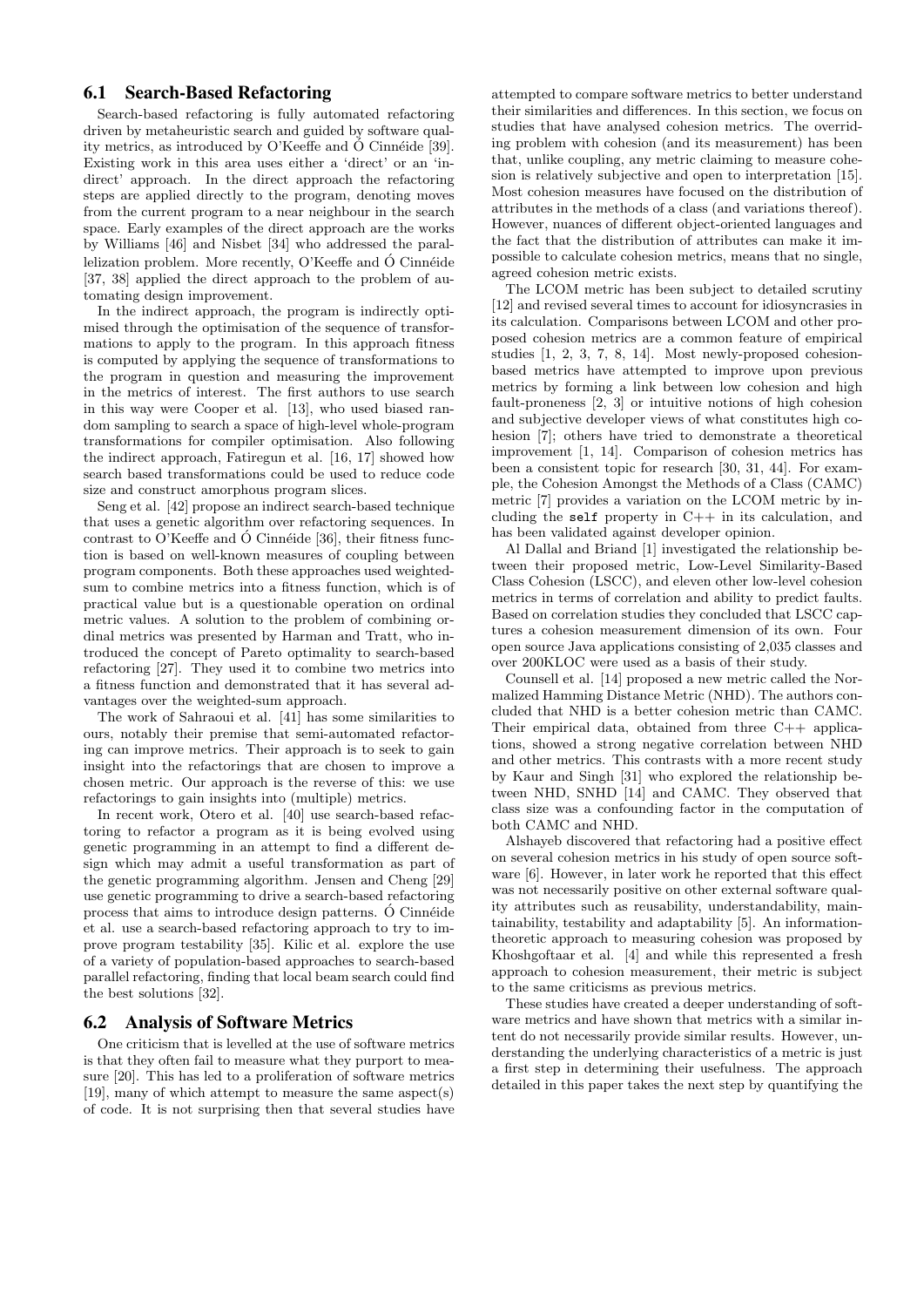extent of conflict between metrics to pinpoint the root cause of that conflict.

# 7. CONCLUSIONS AND FUTURE WORK

In this paper we use search-based refactoring for a novel purpose: to discover relationships between software metrics. By using a variety of search techniques (semi-random search, Pareto-optimal search on classes) guided by a number of cohesion metrics, we are able to make empirical assessments of the metrics. In areas of direct conflict between metrics, we examine the refactorings that caused the conflict in order to learn more about nature of the conflict.

In our study of 300KLOC of open source software we found that the cohesion metrics LSCC, TCC, CC, SCOM and LCOM5 agreed with each other in only 45% of the refactorings applied. In 17% of cases dissonance was observed (one metric changing while the other remains static) and in 38% of cases the metrics were found to be in direct conflict (one metric improving while the other disimproves). This high percentage of conflict reveals an important feature of cohesion metrics: they not only embody different notions of cohesion, they embody conflicting notions of cohesion. This key result refutes the possibility of ever creating a single, unifying cohesion metric.

In three areas of conflict between LSCC and TCC our analysis of the refactorings led to detailed insights into the differences between these metrics (see sections 5.1 and 5.2). This analysis also demonstrated that the decision of whether or not to include inheritance in the definition of a cohesion metric is not simply a matter of taste as has been hitherto assumed  $[8, 2]$  — LSCC and TCC largely agree while their inherited versions exhibit extreme conflict. Our goal in this work is not to resolve these issues, but to provide a methodology whereby they can be detected in order to aid further metrics research. In some cases, software design principles indicate which metric is best. In other cases, the developer can choose which metric best suits their needs.

We claim that this approach can contribute significantly to the ongoing metrics debate. It provides a platform upon which metrics can be animated and their areas of agreement and disagreement brought into clear focus. Future work in this area involves performing the analysis using a broader range of searches, e.g. using two metrics, try to refactor to increase their disagreement, or refactor to worsen a metric as much as possible, before refactoring to improve it again, as well as applying this approach to other metrics, most obviously coupling metrics. Another area for further research is the analysis of the refactorings that cause metrics to conflict. This analysis was performed by hand in this paper, but attempting to automate it is an interesting research challenge.

## 8. ACKNOWLEDGMENTS

This research is partly funded by the Irish Government's Programme for Research in Third-Level Institutions through the Lero Graduate School in Software Engineering.

# 9. REFERENCES

- [1] J. Al Dallal. Validating object-oriented class cohesion metrics mathematically. In SEPADS'10, USA, 2010.
- [2] J. Al Dallal and L. Briand. A precise method-method interaction-based cohesion metric for object-oriented

classes. ACM Transactions on Software Engineering and Methodology, 2010.

- [3] J. Al-Dallal and L. C. Briand. An object-oriented high-level design-based class cohesion metric. Information & Software Technology, 52(12):1346–1361, 2010.
- [4] E. B. Allen, T. M. Khoshgoftaar, and Y. Chen. Measuring coupling and cohesion of software modules: an information-theory approach. Proceedings Seventh International Software Metrics Symposium, (561):124–134, 2001.
- [5] M. Alshayeb. Empirical investigation of refactoring effect on software quality. Information  $\mathcal B$  Software Technology, 51(9):1319–1326, 2009.
- [6] M. Alshayeb. Refactoring effect on cohesion metrics. In International Conference on Computing, Engineering and Information, 2009. ICC '09, Apr. 2009.
- [7] J. Bansiya, L. Etzkorn, C. Davis, and W. Li. A class cohesion metric for object-oriented designs. Journal of Object Oriented Programming, 11(08):47–52, 1999.
- [8] J. M. Bieman and B.-K. Kang. Cohesion and reuse in an object-oriented system. In Symposium on Software reusability, Seattle, Washington, 1995.
- [9] J. M. Bieman and L. M. Ott. Measuring functional cohesion. IEEE Transactions on Software Engineering, 20(8):644–657, Aug. 1994.
- [10] C. Bonja and E. Kidanmariam. Metrics for class cohesion and similarity between methods. In Proceedings of the 44th annual Southeast regional conference, pages 91–95, Florida, 2006. ACM.
- [11] L. Briand, K. E. Emam, and S. Morasca. On the application of measurement theory in software engineering. Empirical Software Engineering, 1:61–88, 1996.
- $[12]$  L. C. Briand, J. W. Daly, and J. Wüst. A unified framework for cohesion measurement in object-oriented systems. Empirical Software Engineering, 3(1):65–117, 1998.
- [13] K. D. Cooper, P. J. Schielke, and D. Subramanian. Optimizing for reduced code space using genetic algorithms. In Proceedings of LCTES'99, volume 34.7 of ACM Sigplan Notices, pages 1–9, NY, May 5 1999.
- [14] S. Counsell, S. Swift, and J. Crampton. The interpretation and utility of three cohesion metrics for object-oriented design. ACM Trans. Softw. Eng. Methodol., 15(2):123–149, 2006.
- [15] S. Counsell, S. Swift, and A. Tucker. Object-oriented cohesion as a surrogate of software comprehension: an empirical study. In Proceedings of the Fifth IEEE International Workshop on Source Code Analysis and Manipulation, SCAM '05, pages 161–172, Washington, DC, USA, 2005. IEEE Computer Society.
- [16] D. Fatiregun, M. Harman, and R. Hierons. Evolving transformation sequences using genetic algorithms. In SCAM 04, pages 65–74, Los Alamitos, California, USA, Sept. 2004. IEEE Computer Society Press.
- [17] D. Fatiregun, M. Harman, and R. Hierons. Search-based amorphous slicing. In WCRE 05, pages 3–12, Carnegie Mellon University, Pittsburgh, Pennsylvania, USA, Nov. 2005.
- [18] N. E. Fenton. Software measurement: A necessary